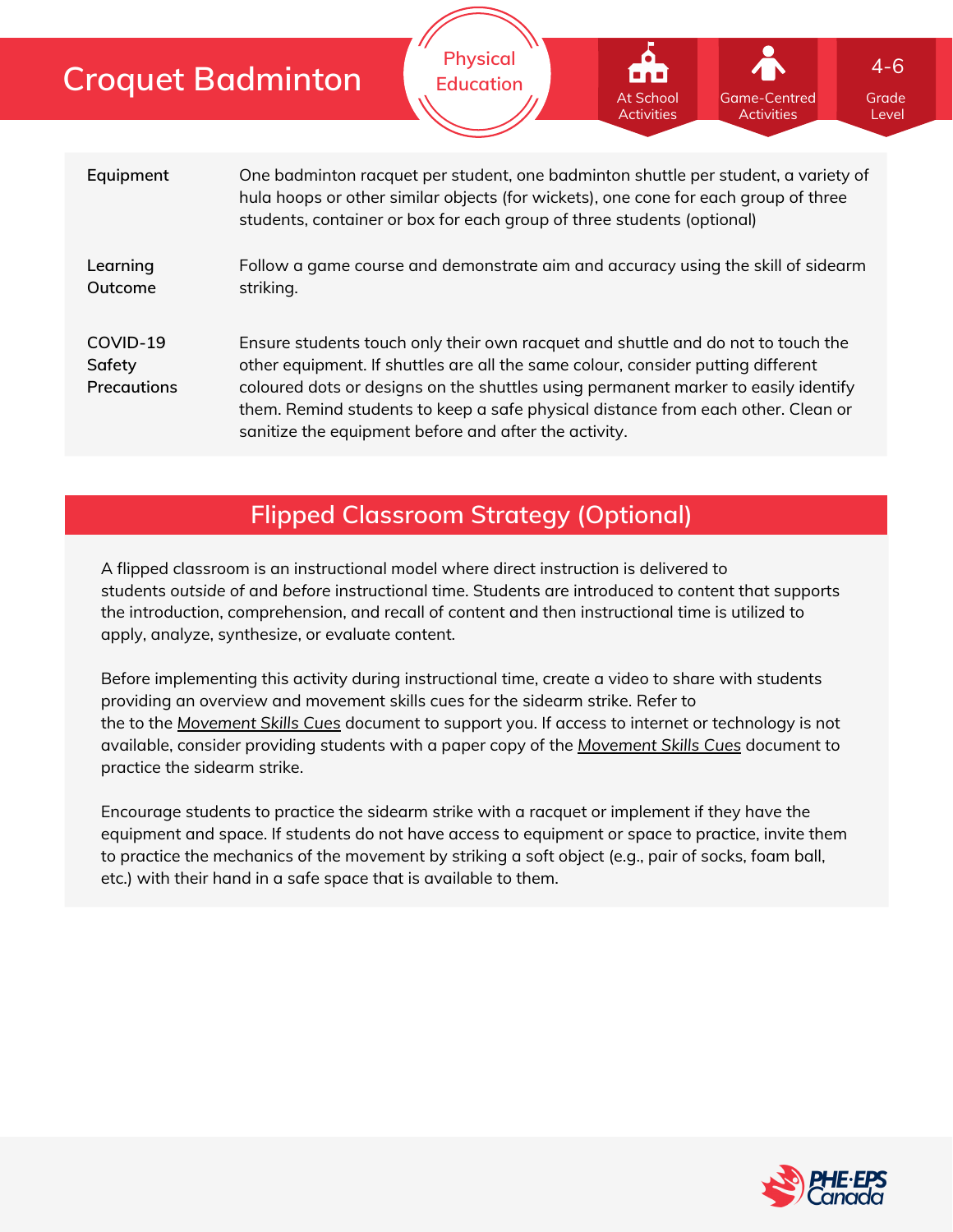# **Croquet Badminton**

## **Activity Description**

**Physical Education**

Set up a variety of croquet courses in a safe playing area so groups of three students can have their own course. Place hula hoops or similar objects on the ground to act as wickets throughout each course. Place a cone at the start of each course to represent the starting area. Consider putting a container or box at the end of each course to represent the peg.

As a large group, review how to perform the skill of the sidearm strike or refer to the *[Movement](https://phecanada.ca/sites/default/files/content/docs/Home%20Learning%20Resource/Movement%20Cues/Movement%20Skills%20Cues%201.pdf) Skills Cues* document to support you. If utilizing a flipped classroom strategy, remind students to apply the cues they learned or reviewed in the video or document.

Provide each student with a badminton racquet and shuttle. Divide students into groups of three and assign each group to a croquet course. Students begin by standing at a safe distance from each other at the starting cone and one by one they take turns striking the shuttle towards the first wicket. Students continue this process until they strike the shuttle so that it lands within the wicket (hula hoop). Students can only move the next wicket once they land the shuttle in the previous wicket. To complete the course, students must land the wicket in the final hula hoop or the small container to peg out. Groups can rotate to different courses as appropriate.

# **Physical Education Competencies Reflection Questions**

### **MOVE**

**Develop psychomotor skills, tactics, and strategies that facilitate a variety of physical activities across diverse environments.**



**Develop cognitive skills and strategies for a variety of movement contexts that facilitate critical thinking, decision making, and problem solving. THINK**

**Develop affective skills and strategies that facilitate healthy and safe relationships with themselves, with**



### **others, and with their environment. ACT**

**FEEL**

**Practice behaviour skills and strategies that facilitate movement competence and confidence.**



Reflection is important to support learning during physical education. Consider asking students the reflection questions below and discuss the answers together.

- *How did you change your striking approach when you were striking for distance versus striking for accuracy?*
- *What other equipment or movements could you use to play this game?*



Grade Level

4-6

Game-Centred Activities

At School **Activities**